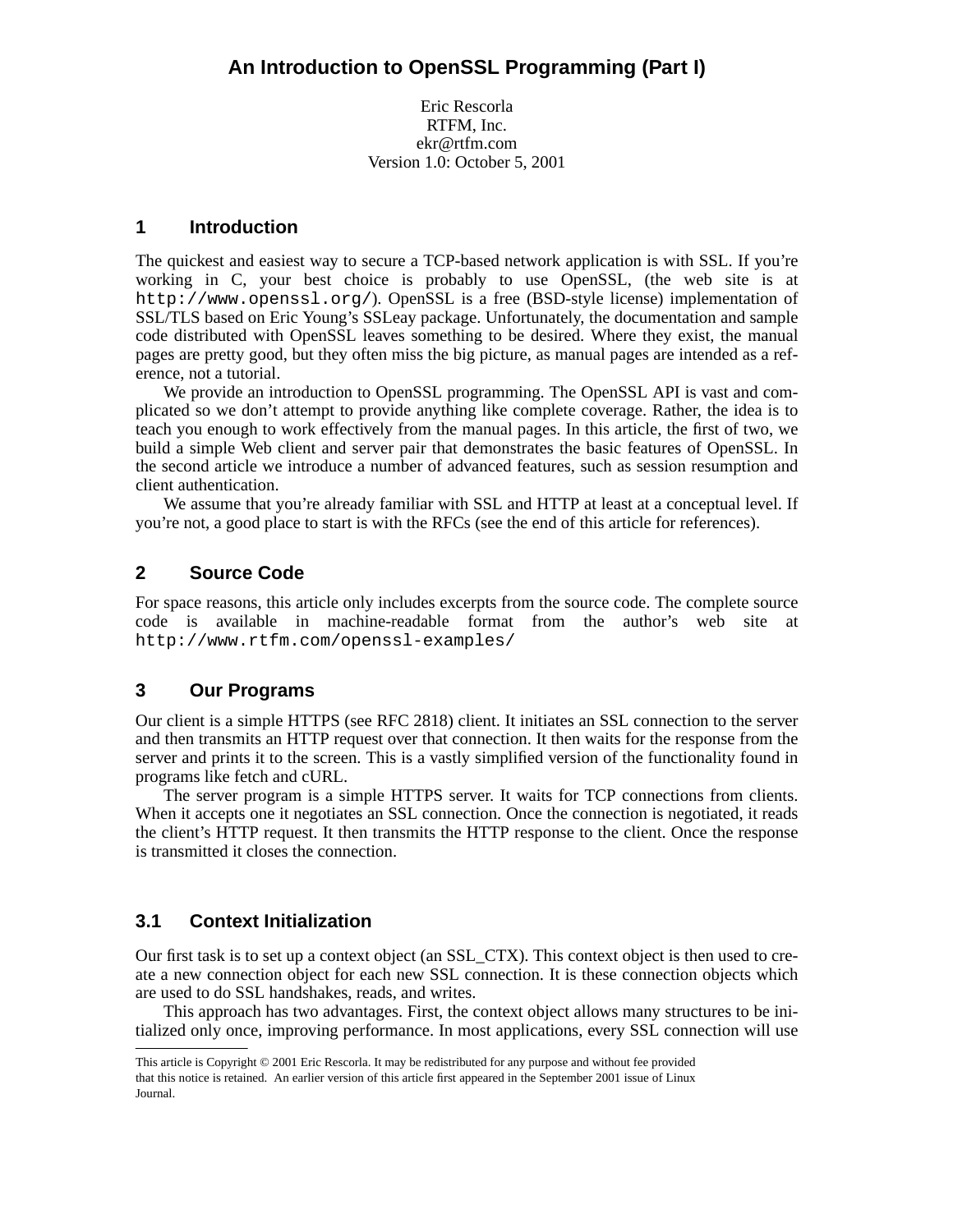the same keying material, certificate authority (CA) list, etc. Rather than reloading this material for every connection, we simply load it into the context object at program startup. When we wish to create a new connection, we can simply point that connection to the context object. The second advantage of having a single context object is that it allows multiple SSL connections to share data, such as the SSL session cache used for session resumption.

Context initialization consists of four primary tasks, all performed by the initialize\_ctx() function, shown in Figure 1.

```
42 SSL_CTX *initialize_ctx(keyfile,password)
43 char *keyfile;
44 char *password;
45 {
46 SSL_METHOD *meth;
47 SSL_CTX *ctx;
48
49 if(!bio_err){
50 /* Global system initialization*/
51 SSL_library_init();
52 SSL_load_error_strings();
53
54 /* An error write context */
55 bio_err=BIO_new_fp(stderr,BIO_NOCLOSE);
56 }
57
58 /* Set up a SIGPIPE handler */
59 signal(SIGPIPE,sigpipe_handle);
60
61 /* Create our context*/
62 meth=SSLv23_method();
63 ctx=SSL_CTX_new(meth);
64
65 /* Load our keys and certificates*/
66 if(!(SSL_CTX_use_certificate_chain_file(ctx,
67 keyfile)))
68 berr_exit("Can't read certificate file");
69
70 pass=password;
71 SSL_CTX_set_default_passwd_cb(ctx,
72 password_cb);
73 if(!(SSL_CTX_use_PrivateKey_file(ctx,
74 keyfile,SSL_FILETYPE_PEM)))
75 berr_exit("Can't read key file");
76
77 /* Load the CAs we trust*/
78 if(!(SSL_CTX_load_verify_locations(ctx,
79 CA_LIST,0)))
80 berr_exit("Ca't read CA list");
81 #if (OPENSSL_VERSION_NUMBER < 0x0090600fL)
82 SSL_CTX_set_verify_depth(ctx,1);
83 #endif
84
85 return ctx;
86 }
```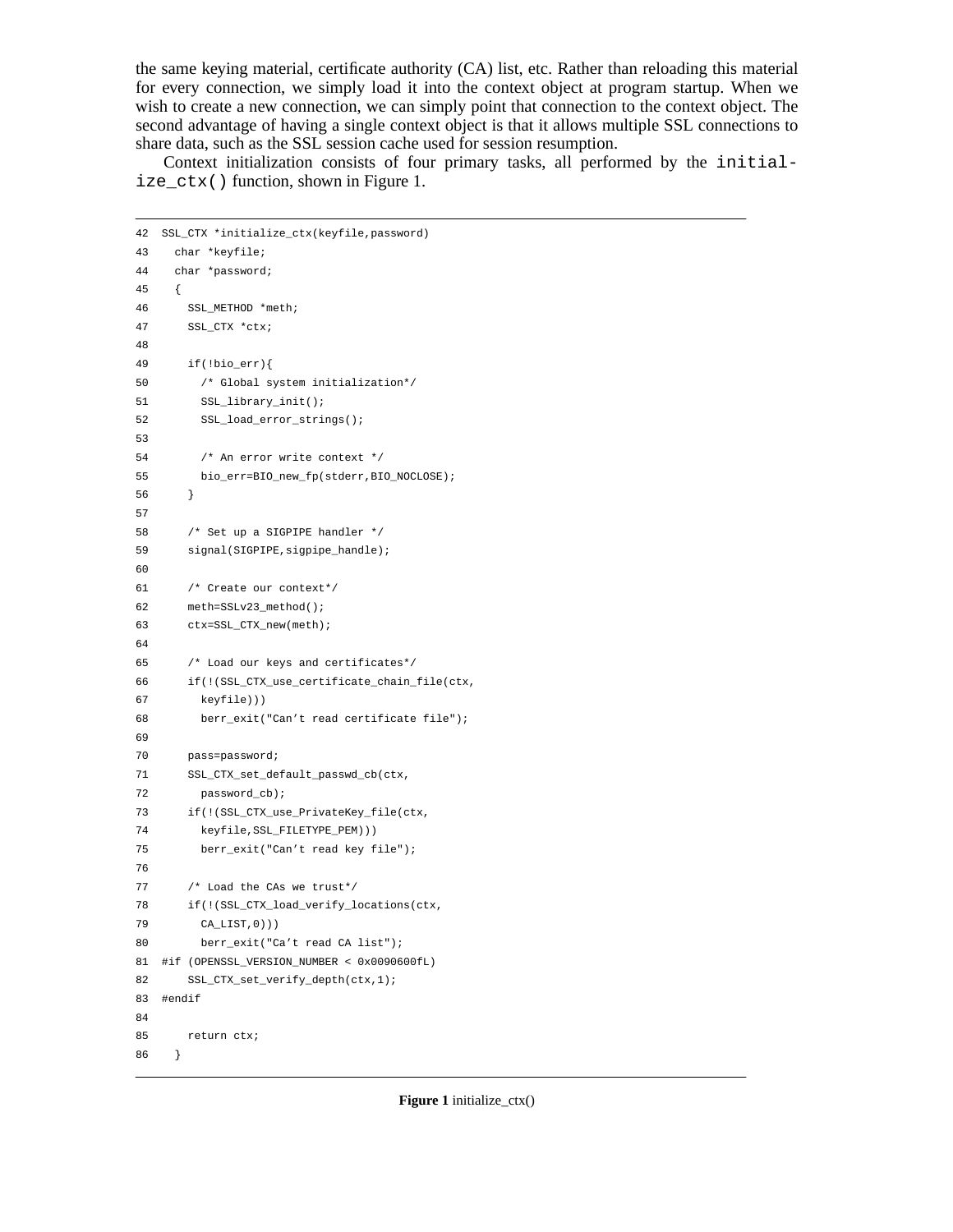### **Initialize the library and create the context**

Before OpenSSL can be used for anything, the library as a whole must be initialized. This is accomplished with SSL\_library\_init(), which primarily loads up the algorithms that OpenSSL will be using. If we want good reporting of errors, we also need to load the error strings using SSL\_load\_error\_strings(). Otherwise, we won't be able to map OpenSSL errors to strings.

We also create an object to be used as an error printing context. OpenSSL uses an abstraction called a BIO object for input and output. This allows the programmer to use the same functions for different kinds of I/O channels (sockets, terminal, memory buffers, etc.) merely by using different kinds of BIO objects. In this case we create a BIO object attached to stderr to be used for printing errors.

## **Load our own keys**

If you're writing server--or a client which is able to perform client authentication--you'll need to load your own public/private key pair and the associated certificate. The certificate is stored in the clear and is loaded together with the CA certificates forming the certificate chain using SSL\_CTX\_use\_certificate\_chain\_file(). We use SSL\_CTX\_use\_Private-Key\_file() to load the private key. For security reasons, the private key is usually encrypted under a password. If the key is encrypted, the password callback (set using SSL\_CTX\_set\_default\_passwd\_cb()) will be called to obtain the password.

## **Load root CA list**

If you're going to be authenticating the host you're connected to OpenSSL needs to know what certificate authorities (CAs) you trust. The SSL\_CTX\_load\_verify\_locations() call is used to load the CAs.

## **Load Randomness**

In order to have good security, SSL needs a good source of strong random numbers. In general, it's the responsibility of the application to supply some seed material for the random number generator. However, OpenSSL automatically uses  $/$ dev $/$ urandom to seed the RNG, if it is available. Since  $/$ dev $/$ urandom is standard on Linux, we don't have to do anything for this--which is convenient since gathering random numbers is tricky and easy to screw up. Note that if you're on a system other than Linux you may get an error at some point because the random number generator is unseeded. OpenSSL's rand(3) manual page provides more information.

## **4 The Client**

Once the client has initialized the SSL context, it's ready to connect to the server. OpenSSL requires us to create a TCP connection between client and server on our own and then use the TCP socket to create an SSL socket. For convenience we've isolated the creation of the TCP connection to the tcp\_connect() function (which is not shown here but is available in the downloadable source).

Once the TCP connection has been created, we create an SSL object to handle the connection. This object needs to be attached to the socket. Note that that we don't directly attach the SSL object to the socket. Rather, we create a BIO object using the socket and then attach the SSL object to the BIO.

This abstraction layer allows you to use OpenSSL over channels other than sockets, provided you have an appropriate BIO. For instance, one of the OpenSSL test programs connects an SSL client and server purely through memory buffers. A more practical use would be to support some protocol that can't be accessed via sockets. For instance, you could run SSL over a serial line.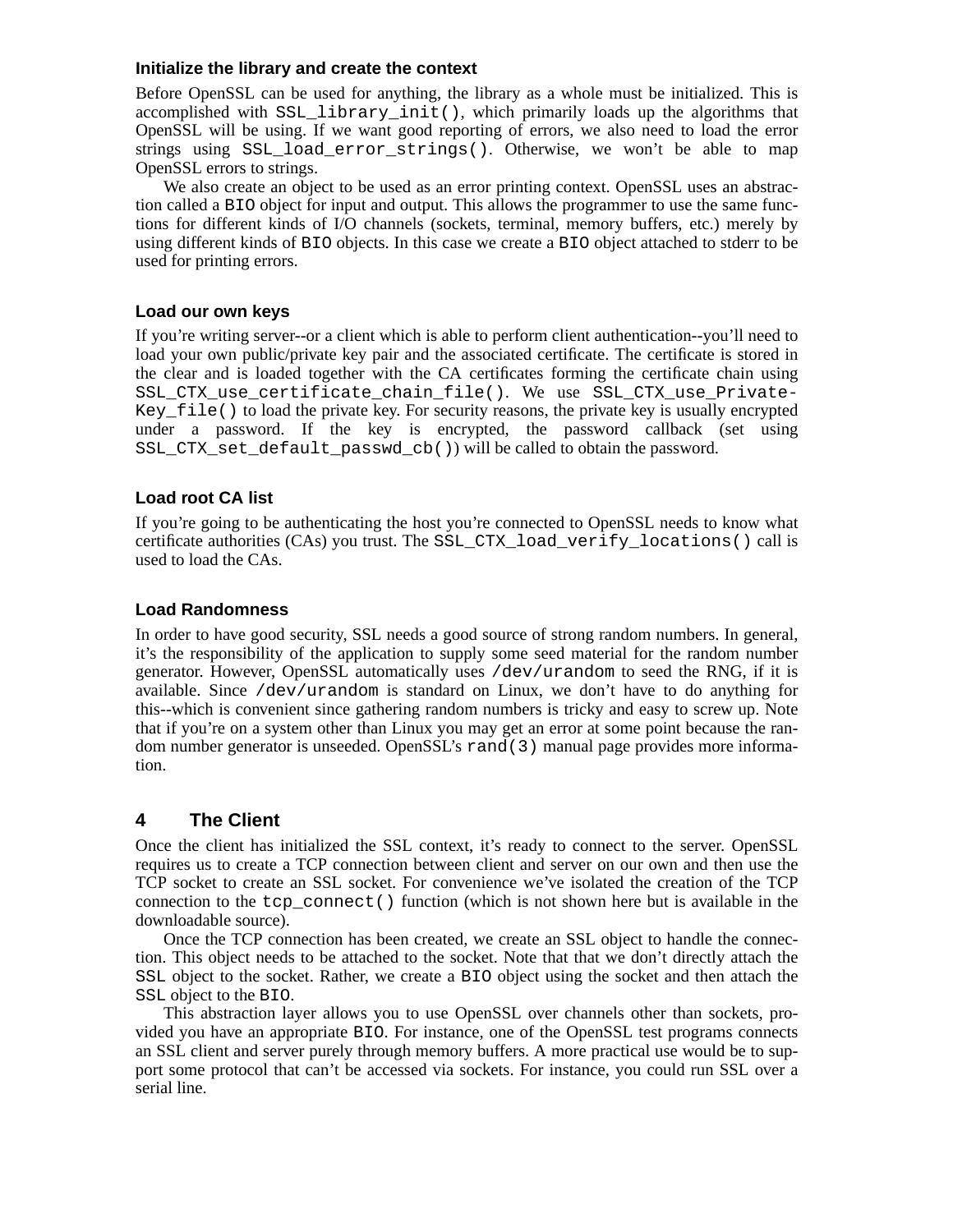## **Handshake**

The first step in an SSL connection is to perform the SSL handshake. The handshake authenticates the server (and optionally the client) and establishes the keying material that will be used to protect the rest of the traffic. The SSL\_connect() call is used to perform the SSL handshake. Because we're using blocking sockets, SSL\_connect() will not return until the handshake is completed or an error has been detected.  $SSL\_connect$  () returns 1 for success and 0 or negative for an error. This call is shown in Figure 2.

```
114 /* Connect the TCP socket*/
115 sock=tcp_connect(host,port);
116
117 /* Connect the SSL socket */
118 ssl=SSL_new(ctx);
119 sbio=BIO_new_socket(sock,BIO_NOCLOSE);
120 SSL_set_bio(ssl,sbio,sbio);
121 if(SSL_connect(ssl)<=0)
122 berr_exit("SSL connect error");
123 if(require_server_auth)
124 check_cert(ssl,host);
```
**Figure 2** connecting to the server

## **Ser ver Authentication**

When we initiate an SSL connection to a server, we need to check the server's certificate chain. OpenSSL does some of the checks for us but unfortunately some of the checks are application specific and so we have to do those ourselves. The primary test that our sample application does is to check the server identity. This check is performed by the check\_cert() function, shown in Figure 3.

```
31 void check_cert(ssl,host)
32 SSL *ssl;
33 char *host;
34 {
35 X509 *peer;
36 char peer_CN[256];
37
38 if(SSL_get_verify_result(ssl)!=X509_V_OK)
39 berr_exit("Certificate doesn't verify");
4041 /*Check the cert chain. The chain length
42 is automatically checked by OpenSSL when
43 we set the verify depth in the ctx */
44
45 /*Check the common name*/
46 peer=SSL_get_peer_certificate(ssl);
47 X509_NAME_get_text_by_NID
48 (X509_get_subject_name(peer),
49 NID_commonName, peer_CN, 256);
50 if(strcasecmp(peer_CN,host))
51 err_exit
52 ("Common name doesn't match host name");
53 }
```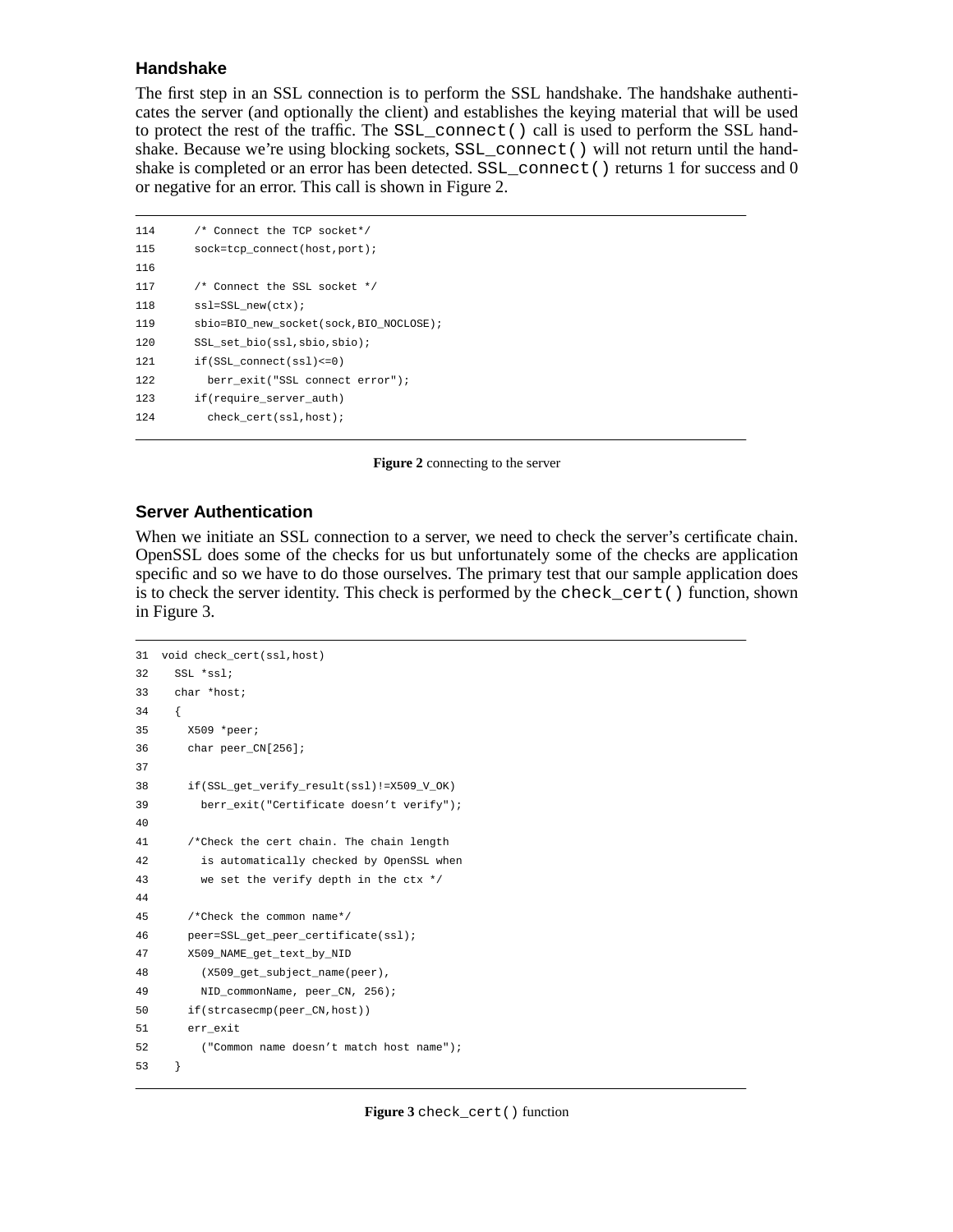## **Server Identity**

Once you've established that the server's certificate chain is valid, you need to verify that the certificate you're looking at matches the identity that we expect the server to have. In most cases, this means that the server's DNS name appears in the certificate, either in the Common Name field of the Subject Name or in a certificate extension. Although each protocol has slightly different rules for verifying the server's identity, RFC 2818 contains the rules for HTTP over SSL/TLS. Following RFC 2818 is generally a good idea unless you have some explicit reason to do otherwise. to

Since most certificates still contain the domain name in Common Name rather than an extension, we show only the Common Name check. We simply extract the server's certificate using SSL get peer certificate() and then compare the common name to the host name we're connecting to. If they don't match, something is wrong and we exit.

### **Chain Length**

Before version 0.9.5, OpenSSL was subject to a certificate extension attack. To see what this is, consider the case where you a server authenticates with a certificate signed by Bob, as shown in Figure 4. Bob isn't one of your CAs but his certificate is signed by a CA you trust.



**Figure 4** An extended certificate chain

If you accept this certificate you're likely going to be in a lot of trouble. The fact that the CA signed Bob's certificate means that the CA believes that it has verified Bob's identity, not that Bob can be trusted. If you know that you want to do business with Bob, that's fine, but it's not very useful if you want to do business with Alice and Bob (who you've never heard of) is vouching for Alice.

Originally, the only way to protect yourself against this sort of attack was to restrict the length of certificate chains so that you knew that the certificate you're looking at was signed by the CA. X.509 version 3 contains a way for a CA to label certain certificates as other CAs. This permits a CA to have a single root that then certifies a bunch of subsidiary CAs.

Modern versions of OpenSSL (0.9.5 and later) check these extensions so you're automatically protected against extension attacks whether or not you check chain length. Versions prior to 0.9.5 do not check the extensions at all, so you have to enforce the chain length if using an older version. 0.9.5 has some problems with checking so if you're using 0.9.5, you should probably upgrade. The #ifdef-ed code in initialize\_ctx() provides chain length checking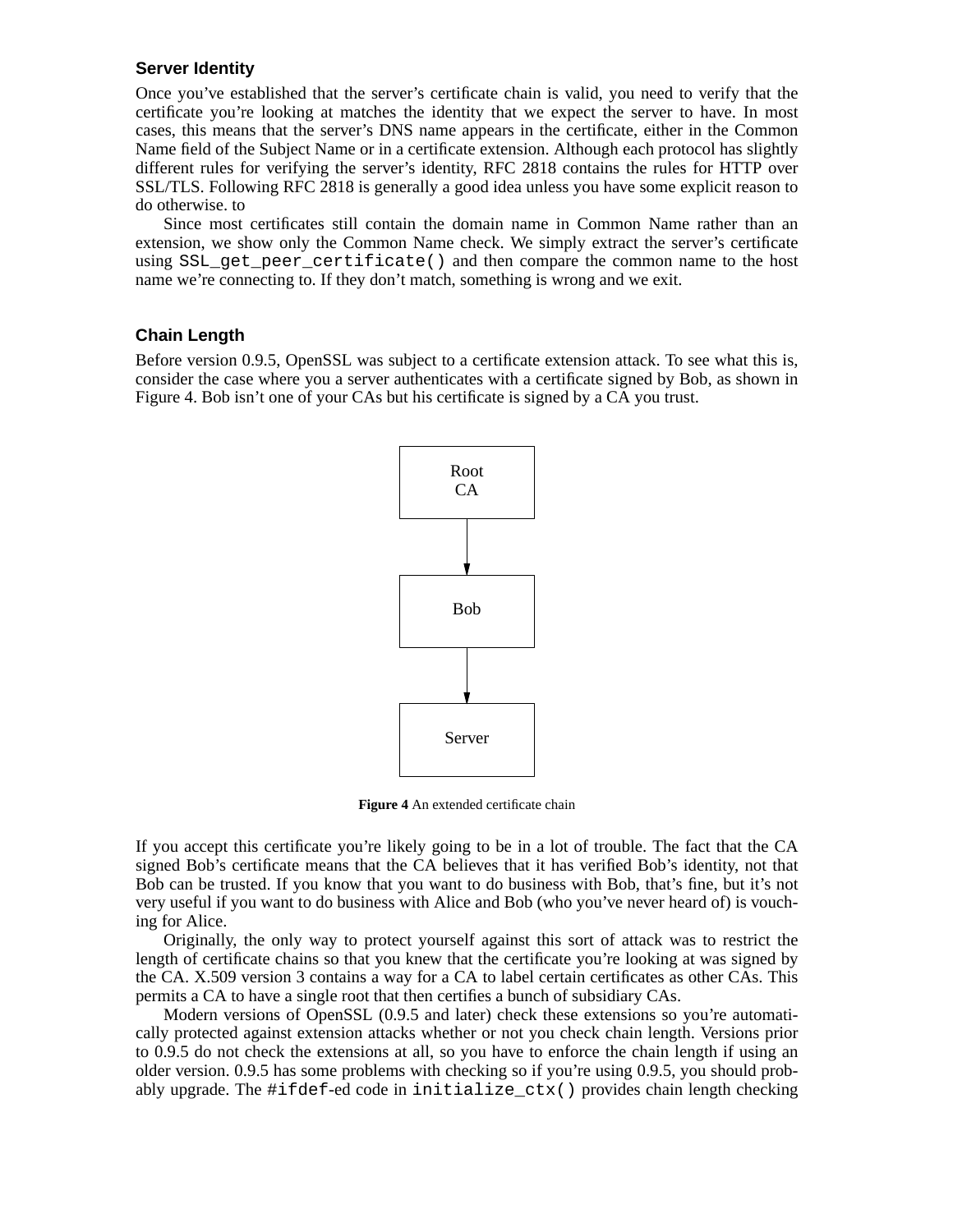with older versions. We use the SSL\_CTX\_set\_verify\_depth() to force OpenSSL to check the chain length. In summary, it's highly advisable to upgrade to 0.9.6, particularly since longer (but properly constructed) chains are becoming more popular.

## **When To Check Certicates**

The code shown here allows the entire handshake to complete, whether or not the peer has a valid certificate. It's important to note that this is not the only way to check the server's certificate. Only after the handshake completes do we check the certificate and possibly terminate the connection. This approach has the advantage that it's easy to implement but the disadvantage that if we don't like the server's certificate the server just sees a generic error rather than one indicating that the certificate was bad.

An alternative is to use the SSL\_CTX\_set\_verify() API call to have OpenSSL require valid certificates during the handshake—if the server presents an invalid certificate the handshake will fail and the server will receive an error indicating that it had a bad certificate. You can also use SSL\_CTX\_set\_verify() to set a callback to be called during certificate checking, allowing you to apply extra checks or permit certificates which OpenSSL might otherwise not accept.

#### **Request**

We use the code shown in Figure 5 to write the HTTP request. For demonstration purposes, we use a more-or-less hardwired HTTP request, found in the REQUEST\_TEMPLATE variable. Because the machine we're connecting to may change we do need to fill in the Host header. This is done using the sprintf() in line 30. We then use  $SSL\_write($  to send the data to the server. SSL\_write()as write(), except that we pass in the SSL object instead of the file descriptor.

Experienced TCP programmers will notice that instead of looping around the write we throw an error if the return value doesn't equal the value we're trying to write. In blocking mode, SSL\_write() semantics are 'all-or-nothing': the call won't return until all the data is written or an error occurs, whereas write() may only write part of the data.

> Note: The SSL\_MODE\_ENABLE\_PARTIAL\_WRITE flag (not used here) enables partial writes, in which case you'd need to loop.

#### **Response**

In old-style HTTP/1.0, the server transmits its response and then closes the connection. In later versions, persistent connections that allow multiple sequential transactions on the same connection were introduced. For convenience and simplicity we will not use persistent connections. We omit the header that allows them, causing the server to use a connection close to signal the end of the response. Operationally, this means that we can keep reading until we get an end of file, which simplifies matters considerably.

OpenSSL uses the SSL\_read() API call to read data, as shown in Figure 6. As with read() we simply choose an appropriate sized buffer and pass it to SSL\_read(). Note that the buffer size isn't really that important here. The semantics of  $SSL\_read($ ), like the semantics of read(), are that it returns the data available, even if it's less than the requested amount. On the other hand, if no data is available, then the call to read blocks.

The choice of BUFSIZZ, then, is basically a performance tradeoff. The tradeoff is quite different here than when we're simply reading from normal sockets. In that case, each call to read() requires a context switch into the kernel. Because context switches are expensive, programmers try to use large buffers to reduce them. However, when we're using SSL the number of calls to read()—and hence context switches—is largely determined by the number of records the data was written in rather than the number of calls to SSL\_read().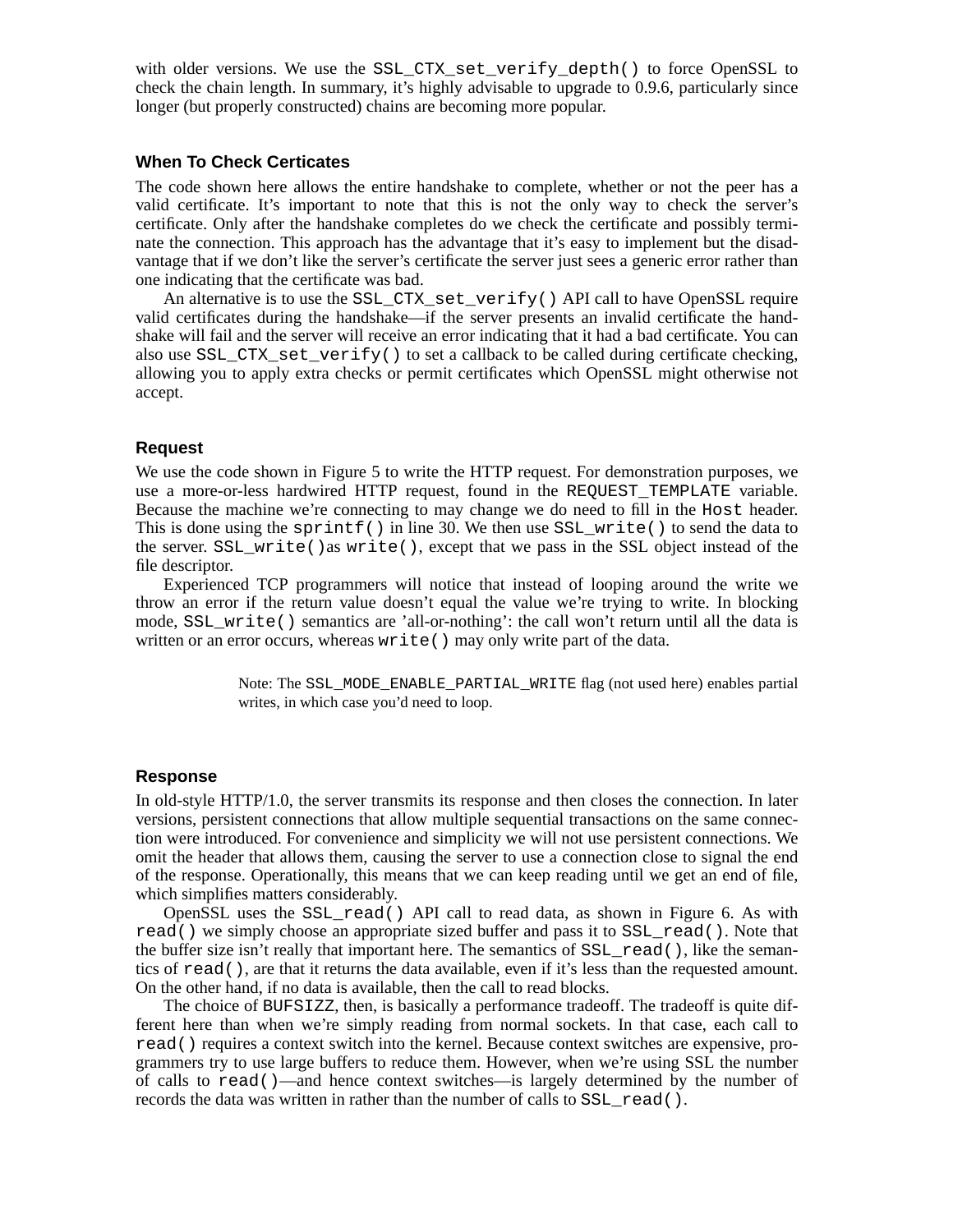```
26 request_len=strlen(REQUEST_TEMPLATE)+
27 strlen(host)+6;
28 if(!(request=(char *)malloc(request_len)))
29 err_exit("Couldn't allocate request");
30 sprintf(request,REQUEST_TEMPLATE,
31 host,port);
32
33 /* Find the exact request_len */
34 request_len=strlen(request);
35
36 r=SSL_write(ssl,request,request_len);
37 switch(SSL_get_error(ssl,r)){
38 case SSL_ERROR_NONE:
39 if(request_len!=r)
40 err_exit("Incomplete write!");
41 break;
42 default:
43 berr_exit("SSL write problem");
44 }
```
#### **Figure 5** writing the HTTP request

For instance, if the client wrote a 1000-byte record and we call  $SSL$ <sub>read</sub>() in chunks of 1 byte, then the first call to SSL\_read() will result in the record being read in and the rest of the calls will just read it out of the SSL buffer. Thus, the choice of buffer size is less significant when we're using SSL than with normal sockets.

> Note that if the data were written in a series of small records, you might want to read all of them at once with a single call to read(). OpenSSL provides a flag SSL\_CTRL\_SET\_READ\_AHEAD that turns on this behavior.

| 48 | while(1) $\{$                  |
|----|--------------------------------|
| 49 | r=SSL_read(ssl,buf,BUFSIZZ);   |
| 50 | $switch(SSL.get_error(ssl,r))$ |
| 51 | case SSL ERROR NONE:           |
| 52 | $len=r$ ;                      |
| 53 | break;                         |
| 54 | case SSL ERROR ZERO RETURN:    |
| 55 | goto shutdown;                 |
| 56 | case SSL ERROR SYSCALL:        |
| 57 | fprintf(stderr,                |
| 58 | "SSL Error: Premature close0); |
| 59 | goto done;                     |
| 60 | default:                       |
| 61 | berr_exit("SSL read problem"); |
| 62 | ł                              |
| 63 |                                |
| 64 | fwrite(buf, 1, len, stdout);   |
| 65 | }                              |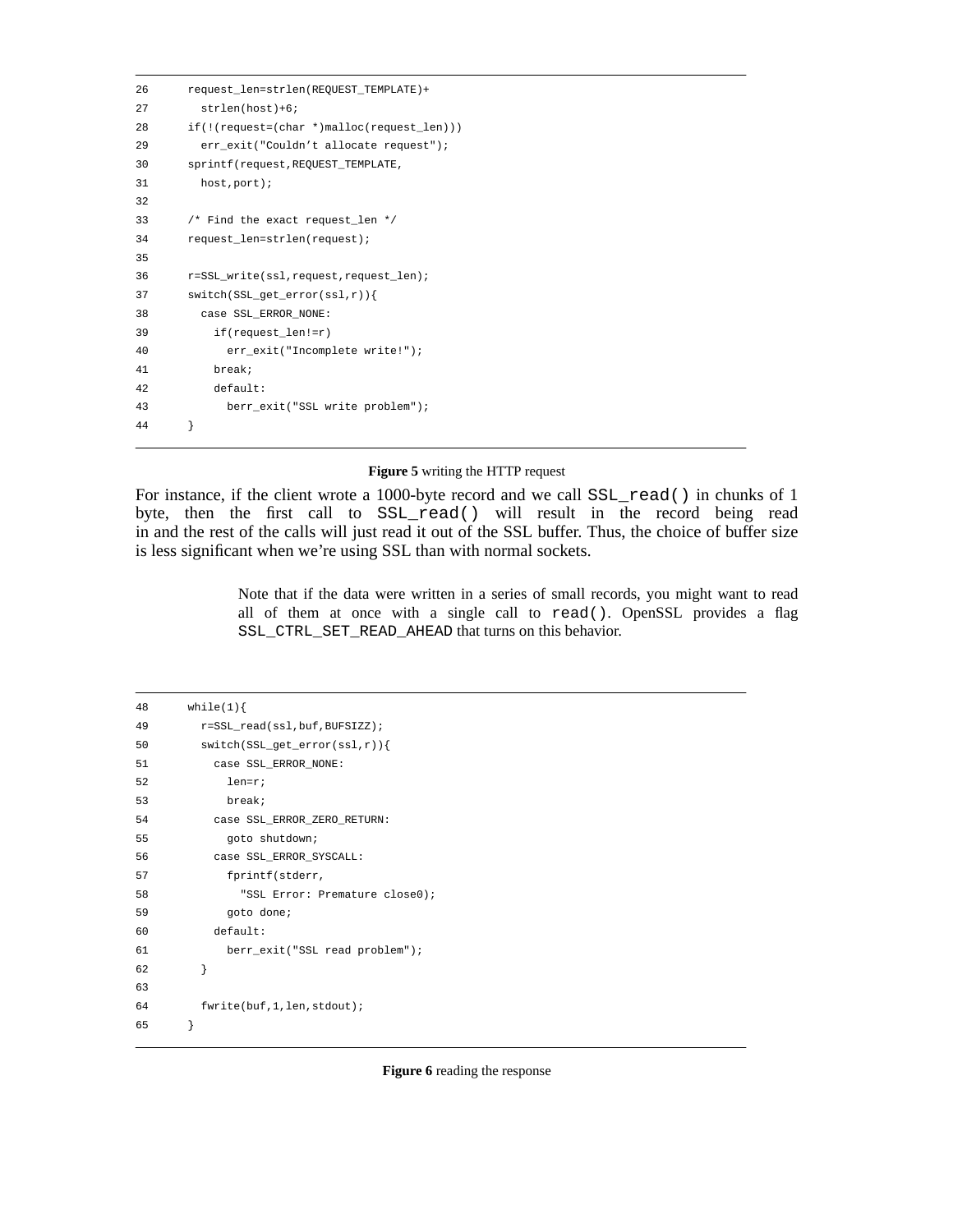Note the use of the switch on the return value of SSL\_get\_error() in line 12. The convention with normal sockets is that any negative number (typically  $-1$ ) indicates failure and that one then checks errno to determine what actually happened. Obviously errno won't work here since that only shows system errors and we'd like to be able to act on SSL errors. Also, errno requires careful programming in order to be thread safe.

Instead of errno, OpenSSL provides the SSL\_get\_error() call. This call lets us examine the return value and figure out whether an error occurred and what it was. If the return value was positive, we've read some data and we simply write it to the screen. A real client would of course parse the HTTP response and either display the data (e.g. a web page) or save it to disk. However, none of this is interesting as far as OpenSSL is concerned so we don't show any of it.

If the return value was zero, this does *not* mean that there was no data available. In that case, we would have blocked as discussed above. Rather, it means that the socket is closed and there will never be any data available to read. Thus, we exit the loop.

## **Error Handling**

If the return value was something negative then some kind of error occurred. There are two kinds of errors we're concerned with: ordinary errors and "premature closes". We use the SSL get  $error()$  call to determine which kind of error we have. Error handling in our client is pretty primitive so with most errors we simply call berr  $ext()$  to print an error message and exit. Premature closes have to be handled specially.

### **Closure**

TCP uses a FIN segment to indicate that the sender has sent all of its data. SSL version 2 simply allowed either side to send a TCP FIN to terminate the SSL connection. This allowed for a "truncation attack": the attacker could make it appear that a message was shorter than it was simply by forging a TCP FIN. Unless the victim had some other way of knowing what message length to expect it would simply believe that it had received a shorter message.

In order to prevent this security problem, SSLv3 introduced a close\_notify alert. The close notify is an SSL message (and therefore secured) but is not part of the data stream itself and so is not seen by the application. No data may be transmitted after the close\_notify is sent.

Thus, when SSL\_read() returns 0 to indicate that the socket has been closed, this really means that the close notify has been received. If the client receives a FIN before receiving a close notify, SSL read() will return with an error. This is called a "premature close".

A naive client might decide to report an error and exit whenever it received a premature close. This is the behavior that is implied by the SSLv3 specification. Unfortunately, sending premature closes is a rather common error, particularly common with clients. Thus, unless you want to be reporting errors all the time you often have to ignore premature closes. Our code splits the difference. It reports the premature close on stderr but doesn't exit with an error.

#### **Shutdown**

If we read the response without any errors then we need to send our own close\_notify to the server. This is done using the SSL\_shutdown() API call. We'll cover SSL\_shutdown() more completely when we talk about the server but the general idea is simple: it returns 1 for a complete shutdown, 0 for an incomplete shutdown, and -1 for an error. Since we've already received the server's close\_notify, about the only thing that can go wrong is that we have trouble sending our close\_notify. Otherwise SSL\_shutdown() will succeed (returning 1).

#### **Cleanup**

Finally, we need to destroy the various objects we've allocated. Since this program is about to exit, freeing the objects automatically, this isn't strictly necessary, but would be in a real program.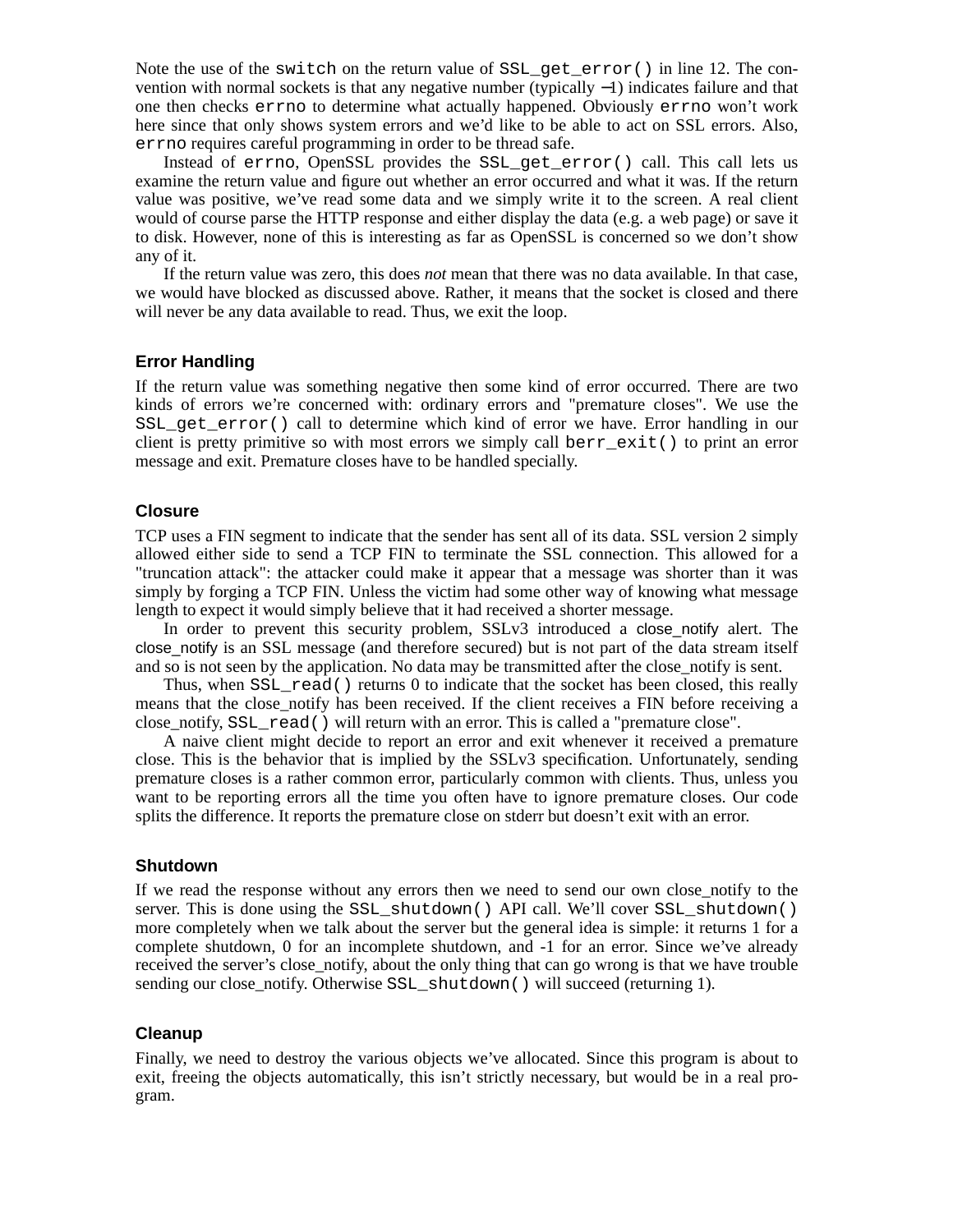# **5 Ser ver**

Our web server is mainly a mirror of the client, but with a few twists. First, we fork() in order to let the server handle multiple clients. Second, we use OpenSSL's BIO APIs to read the client's request one line at a time, as well as to do buffered writes to the client. Finally, the server closure sequence is more complicated.

# **Accept and Fork**

On Linux, the simplest way to write a server that can handle multiple clients is to create a new server process for each client that connects. We do that by calling  $f \circ r k$  () after  $\alpha$  cept () returns. Each new process executes independently and just exits when it's finished serving the client. Although this approach can be quite slow on busy web servers it's perfectly acceptable here. The main server accept loop is shown in Figure 7.

```
94 while(1){
95 if((s=accept(sock,0,0))<0)
96 err_exit("Problem accepting");
97
98 if((pid=fork())){
99 close(s);
100 }
101 else {
102 sbio=BIO_new_socket(s,BIO_NOCLOSE);
103 ssl=SSL_new(ctx);
104 SSL_set_bio(ssl,sbio,sbio);
105
106 if((r=SSL_accept(ssl)<=0))
107 berr_exit("SSL accept error");
108
109 http_serve(ssl,s);
110 exit(0);
111 }
112 }
```
**Figure 7** server accept loop

# **Ser ver Accept**

After forking and creating the SSL object, the server calls SSL\_accept() which causes OpenSSL to perform the server side of the SSL handshake. As with  $SSL$  connect(), because we're using blocking sockets, SSL\_accept() will block until the entire handshake has completed. Thus, the only situation in which  $SSL_a$  accept() will return is when the handshake has completed or an error has been detected. SSL\_accept() returns 1 for success and 0 or negative for error.

# **Buffered I/O**

OpenSSL's BIO objects are to some extent stackable. Thus, we can wrap an SSL object in a BIO (the ssl\_bio object) and then wrap that BIO in a buffered BIO object, as shown in Figure 8. This allows us to perform buffered reads and writes on the SSL connection by using the BIO\_\* functions on the new io object. At this point you might ask: why is this good? Primarily, it's a matter of programming convenience: It lets the programmer work in natural units (lines and characters) rather than SSL records.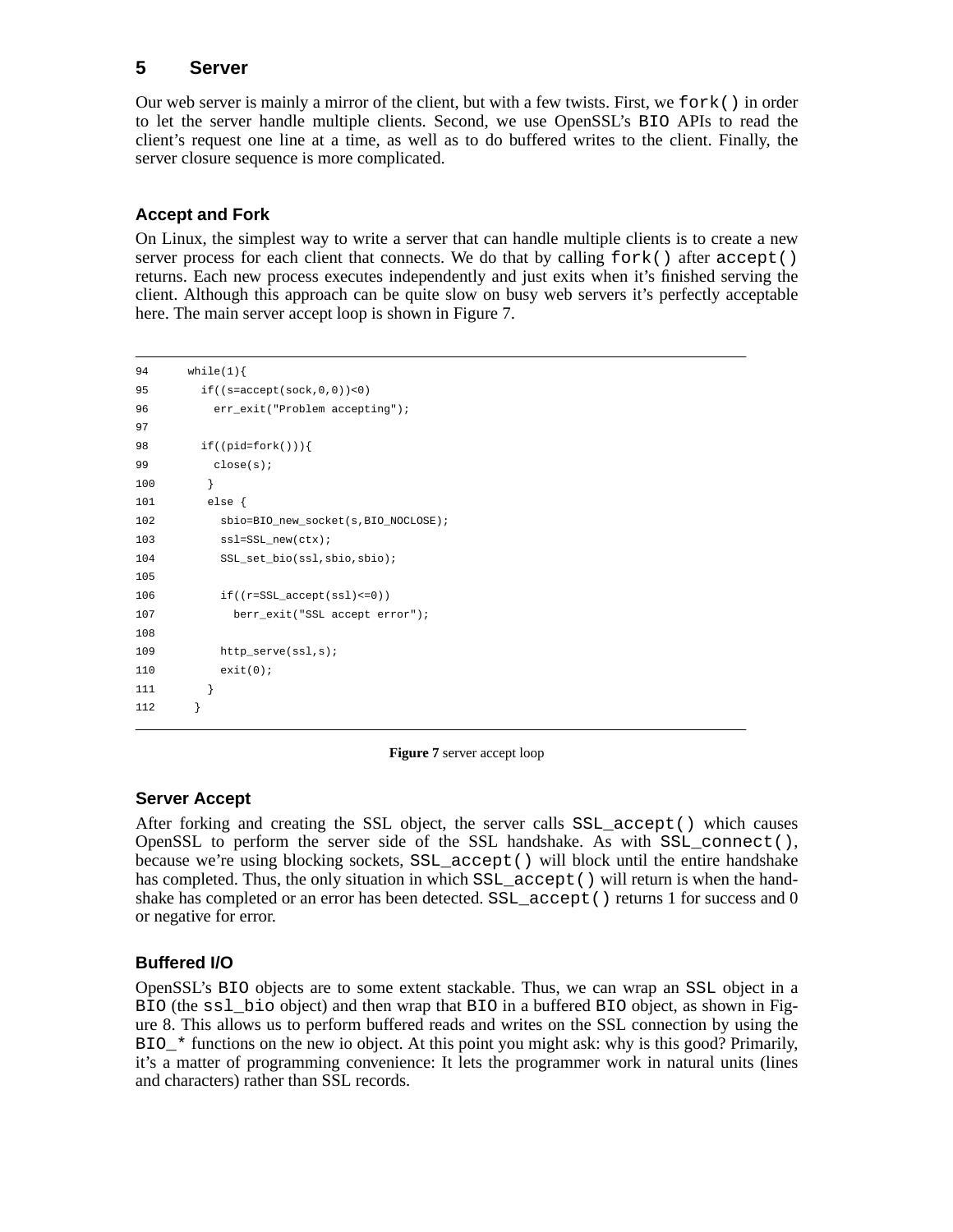```
13 io=BIO_new(BIO_f_buffer());
14 ssl_bio=BIO_new(BIO_f_ssl());
15 BIO_set_ssl(ssl_bio,ssl,BIO_CLOSE);
```

```
16 BIO push(io,ssl bio);
```
**Figure 8** creating a buffered BIO

## **Request**

An HTTP request consists of a request line followed by a bunch of header lines and an optional body. The end of the header lines is indicated by a blank line (i.e., a pair of CRLFs, though sometimes broken clients will send a pair of LFs instead). The most convenient way to read the request line and headers is to read one line at a time until you see a blank line. We can do this using the OpenSSL BIO\_gets() call, as shown in Figure 9.

The BIO\_gets() call behaves analogously to the stdio fgets() call. It takes an arbitrary size buffer and a length and reads a line from the SSL connection into that buffer. The result is always null terminated (but includes the terminating LF). Thus, we simply read one line at a time until we get a line which consists of simply a LF or a CRLF.

Because we use a fixed length buffer, it is possible though unlikely that we will get an overlong line. In that event the long line will be split over two lines. In the (extremely unlikely) event that the split happens right before the CRLF, the next line we read will consist only of the CRLF from the previous line. In this case we'll be fooled into thinking that the headers have finished prematurely. A real Web server would check for this case but it's not worth doing here. Note that no matter what the incoming line length there's no chance of a buffer overrun. All that can happen is that we'll misparse the headers.

Note that we don't really DO anything with the HTTP request. We just read it and discard it. A real implementation would read the request line and the headers, figure out of there was a body and read that too. However, none of these things show anything interesting about SSL so they don't add anything to this demonstration.

```
18 while(1){
19 r = BIO\_gets(io,buf,BUFSIZZ-1);20
21 switch(SSL_get_error(ssl,r)){
22 case SSL_ERROR_NONE:
23 len=r;
24 break;
25 default:
26 berr_exit("SSL read problem");
27 }
28
29 /* Look for the blank line that signals
30 the end of the HTTP headers */
31 if(!strcmp(buf,"
32 !strcmp(buf,"0))
33 break;
34 }
```
#### **Figure 9** reading the request

#### **Response**

The next step is to write the HTTP response and close the connection. Figure 10 shows this code. Note that we're using BIO\_puts() instead of SSL\_write(). This allows us to write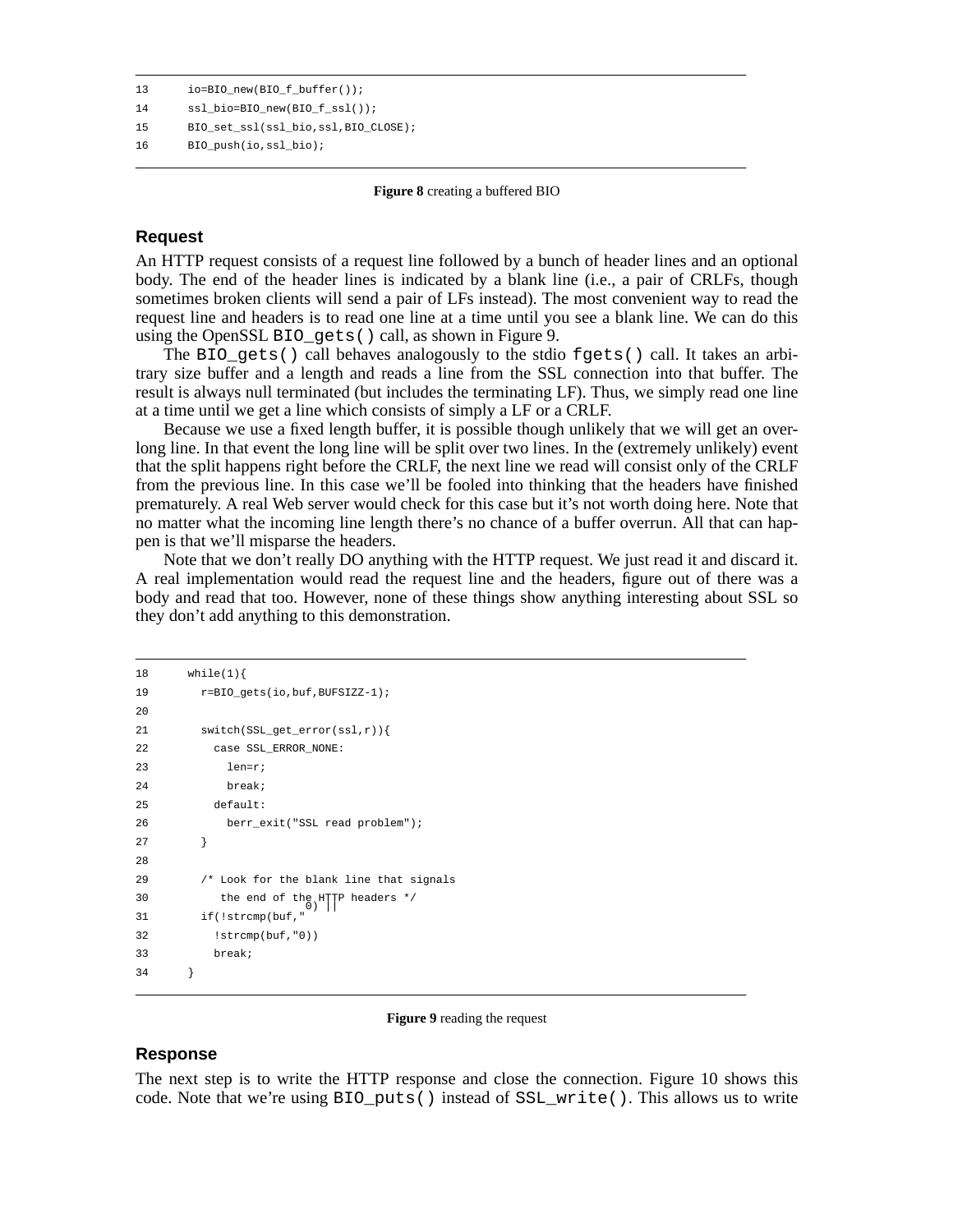the response one line at a time but have the entire response written as a single SSL record. This is important because the cost of preparing an SSL record for transmission (computing the integrity check and encrypting it) is quite significant. Thus, it's a good idea to make the records as large as possible.

It's worth noting a couple of subtleties about using this kind of buffered write:

- 1. You need to flush the buffer before you close. The SSL object has no knowledge that you've layered a BIO on top of it, so if you destroy the SSL connection you'll just leave the last chunk of data sitting in the buffer. The BIO\_flush() call in line 46 takes care of this.
- 2. By default, OpenSSL uses a 1024-byte buffer size for buffered BIOs. Because SSL records can be up to 16K bytes long, using a 1024-byte buffer cause excessive fragmentation (and hence lower performance.) You can use the BIO\_ctrl() API to increase the buffer size.

```
36 if((r=BIO_puts
37 (io, "HTTP/1.0 200 OK\r\n"))<0)
38 err_exit("Write error");
39 if((r=BIO_puts
40 (io, "Server: EKRServer\r\n\r\n"))<0)
41 err_exit("Write error");
42 if((r=BIO_puts
43 (io,"Server test page\r\n"))<0)
44 err_exit("Write error");
45
46 if((r=BIO_flush(io))<0)
47 err_exit("Error flushing BIO");
```
#### **Figure 10** writing the response

#### **Shutdown**

Once we've finished transmitting the response we need to send our close\_notify. As before, this is done using SSL\_shutdown(). Unfortunately, things get a bit trickier when the server closes first. Our first call to SSL\_shutdown() sends the close\_notify but doesn't look for it on the other side. Thus, it returns immediately but with a value of 0, indicating that the closure sequence isn't finished. It's then the application's responsibility to call SSL\_shutdown() again.

It's possible to have two attitudes here:

- 1. We've seen all of the HTTP request that we care about. we're not interested in anything else. Hence, we don't care whether the client sends a close\_notify or not.
- 2. We strictly obey the protocol and expect others to as well. Thus, we require a close\_notify.

If we have the first attitude then life is simple: We call SSL\_shutdown() to send our close\_notify and then exit right away, regardless of whether the client has sent one or not. If we take the second attitude (which our sample server does), then life is more complicated, because clients often don't behave correctly.

The first problem we face is that client's often don't send close\_notifys all. In fact, some clients close the connection as soon as they've read the entire HTTP response (some versions of IE do this). When we send our close\_notify, the other side may send a TCP RST segment, in which case the program will catch a SIGPIPE. We install a dummy SIGPIPE handler in initialize\_ctx() to protect against this problem.

The second problem we face is that the client may not send a close notify immediately in response to our close notify. Some versions of Netscape require you to send a TCP FIN first. Thus, we call shutdown(s, 1) before we call SSL shutdown() the second time. When called with a "how" argument of 1, shutdown() sends a FIN but leaves the socket open for reading. The code to do the server shutdown is shown in Figure 11 (see next page).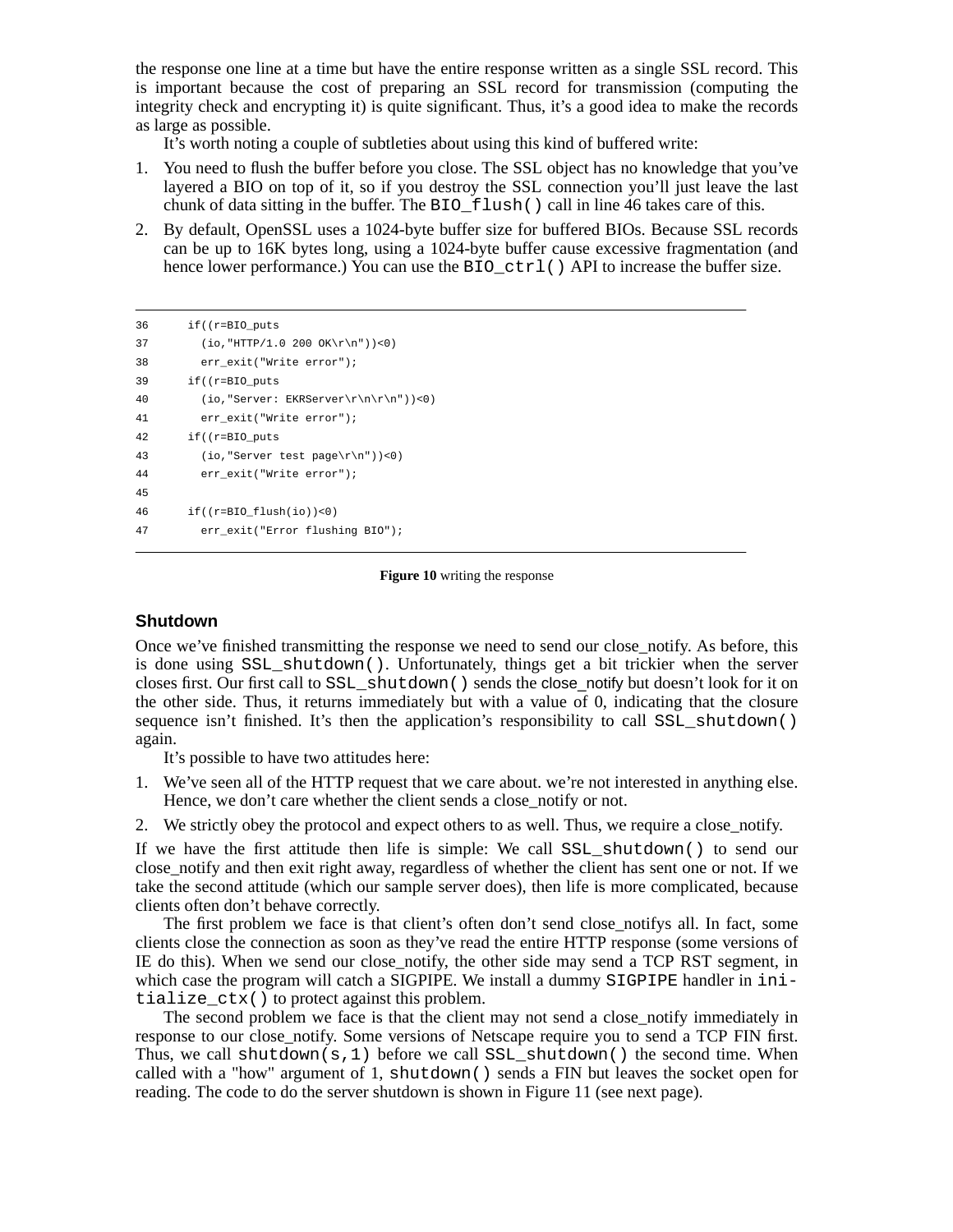# **6 What's Missing**

In this article, we've only scratched the surface of the issues involved with using OpenSSL. Here's a (non-exhaustive) list of additional issues.

# **Better Certificate Checking**

A more sophisticated approach to checking server certificates against the server hostname is to use the X.509 subjectAltName extension. In order to make this check, you would need to extract this extension from the certificate and then check it against the hostname. Additionally, it would be nice to be able to check host names against wildcarded names in certificates. We don't show how to do this either.

```
51 r=SSL shutdown(ssl);
52 if(!r){
53 /* If we called SSL_shutdown() first then
54 we always get return value of '0'. In
55 this case, try again, but first send a
56 TCP FIN to trigger the other side's
57 close notify*/
58 shutdown(s,1);
59 r=SSL shutdown(ssl);
60 }
61
62 switch(r){
63 case 1:
64 break; /* Success */
65 case 0:
66 case -1:
67 default:
68 berr_exit("Shutdown failed");
69 }
```


# **Better Error Handling**

Note that these applications handle errors simply by exiting with an error. A real application would, of course, be able to recognize errors and signal them to the user or some audit log rather than just exiting.

# **6.1 Coming Soon**

In the second part, we'll be discussing a number of advanced OpenSSL features, including...

# **Session Resumption**

SSL handshakes are expensive but SSL provides a feature called session resumption that allows you to bypass the full handshake for a peer you've communicated with before.

# **Multiplexed and Non-blocking I/O**

We used blocking sockets for all of our reads and writes. This means that while the application is waiting for data from the peer it's completely stalled. This wouldn't be acceptable in a real GUI application like a browser. Instead, you need to use the  $select()$  call to multiplex between SSL and other sources of I/O.